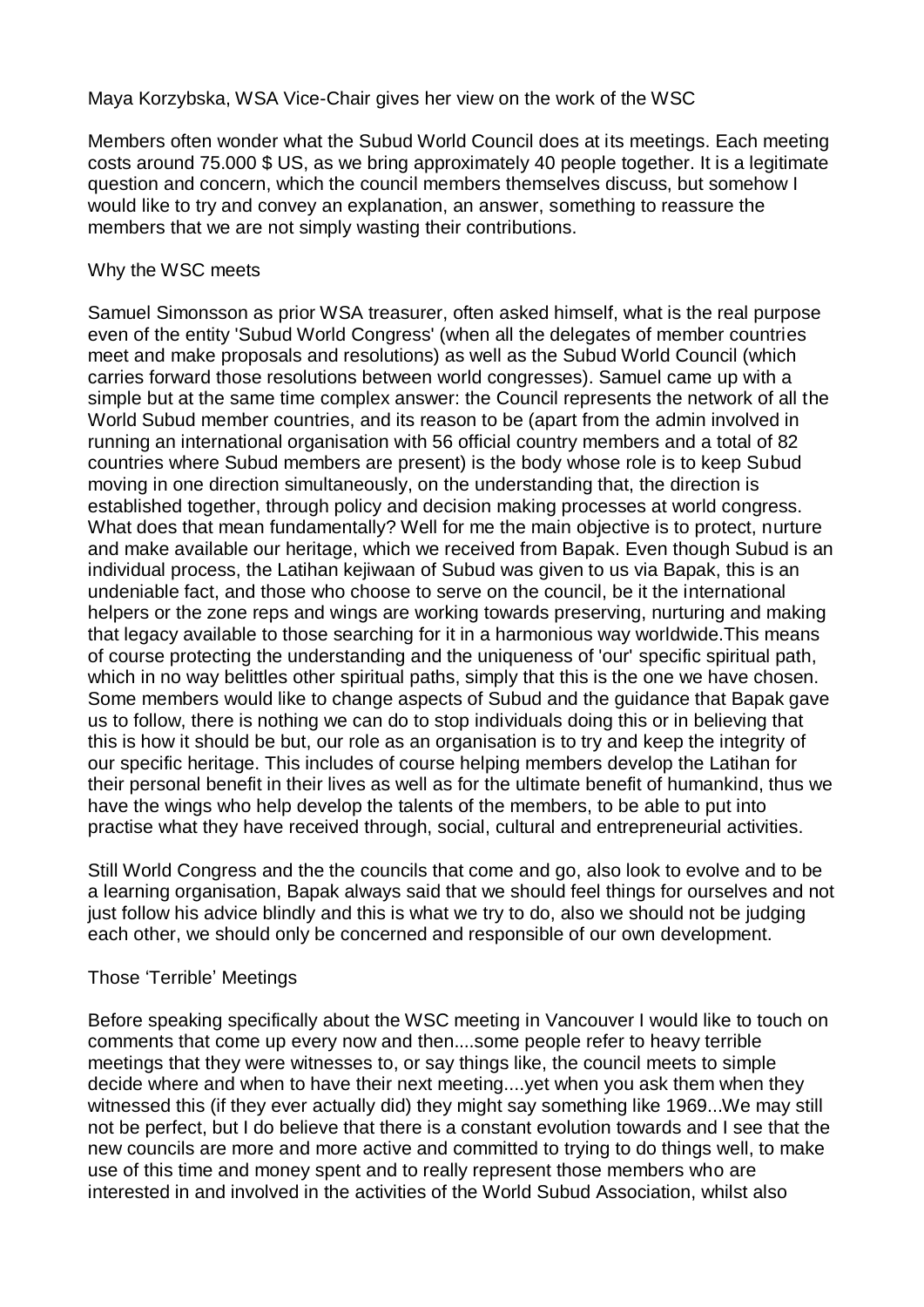trying to follow their own inner guidance. Even when something may be sticky and a council member holds on to his or her particular idea, it usually stems from their sincere belief in what they are trying to do for the benefit of Subud. So be reassured council meetings may be intense and busy and may still have their moments of disharmony, but over all, (as our observers may attest) we are far from some of the crazy meetings of the past.

## Vancouver

The council meeting in Vancouver went on for 12 days non stop, constantly working and looking at the current issues. Thus one of the first days was spent looking at each area (geographically) to try and evaluate the specific needs and concerns of each....these vary from spiritual concerns such as why do members leave Subud ? Why do new members not have that deep inner experience which convinces them that Subud is their path ? Why are older members losing faith in Subud ? Where did the belief and courage to bring Subud to the world go ?....to financial concerns in Africa for example, where survival and even being able to afford to travel to the local Subud group are primary concerns, beginning with even having adequate latihan facilities, access to information and the need to feel connected with the rest of the Subud world. These are things that many of us may take for granted and may even forget to appreciate !

## A Democratic Process

What the membership needs to understand is that every decision made goes through a democratic process, as we allocate a budget to each aspect....we work by consensus which within Subud is actually a process. In fact following requests for clarification from some members countries, as to how WSA works by consensus, this was a topic discussed by the council in Vancouver, to come up with a Subud definition of consensus (as practised historically within the WSA), that can be communicated to all members, so that they can understand the process of consensus that we apply, which gives a real voice to all countries, so that their opinion is heard and valued and that we finally come to a majority agreement or acceptance.

What we also need to understand and accept is that countries and individuals within Subud can feel strongly and differently about every different aspect of Subud, and so we try to create  $a + +$  situation rather than an either or one.

# Key Priorities

The latihan, international helper travel to support the national and local helper work, is the number one priority that the council members all agree on, but following that, also most of the member countries feel strongly about translation and that English should not be the language you 'have to speak' in Subud to be able to 'understand' and know what is going on. This in itself is an enormous job involving many dedicated members which needs to be coordinated to be effective. Others may be particularly concerned with supporting the youth, whilst others are concerned with looking after the elderly, others believe in the extreme importance of archives and protecting our heritage, whilst others consider that enterprise and cultural activities are the most important aspects. Some feel we should have a voice 'out in the world' whilst others believe we are not ready, the balance between outreach and trying to sell Subud. Most all agree in some degree to all these aspects and of course everyone is right and the council's job is to try and look at all of these needs, aspects and concerns and to come up with a budget that can support all these program's and activities. And still many feel that their specific concern is not supported enough, but